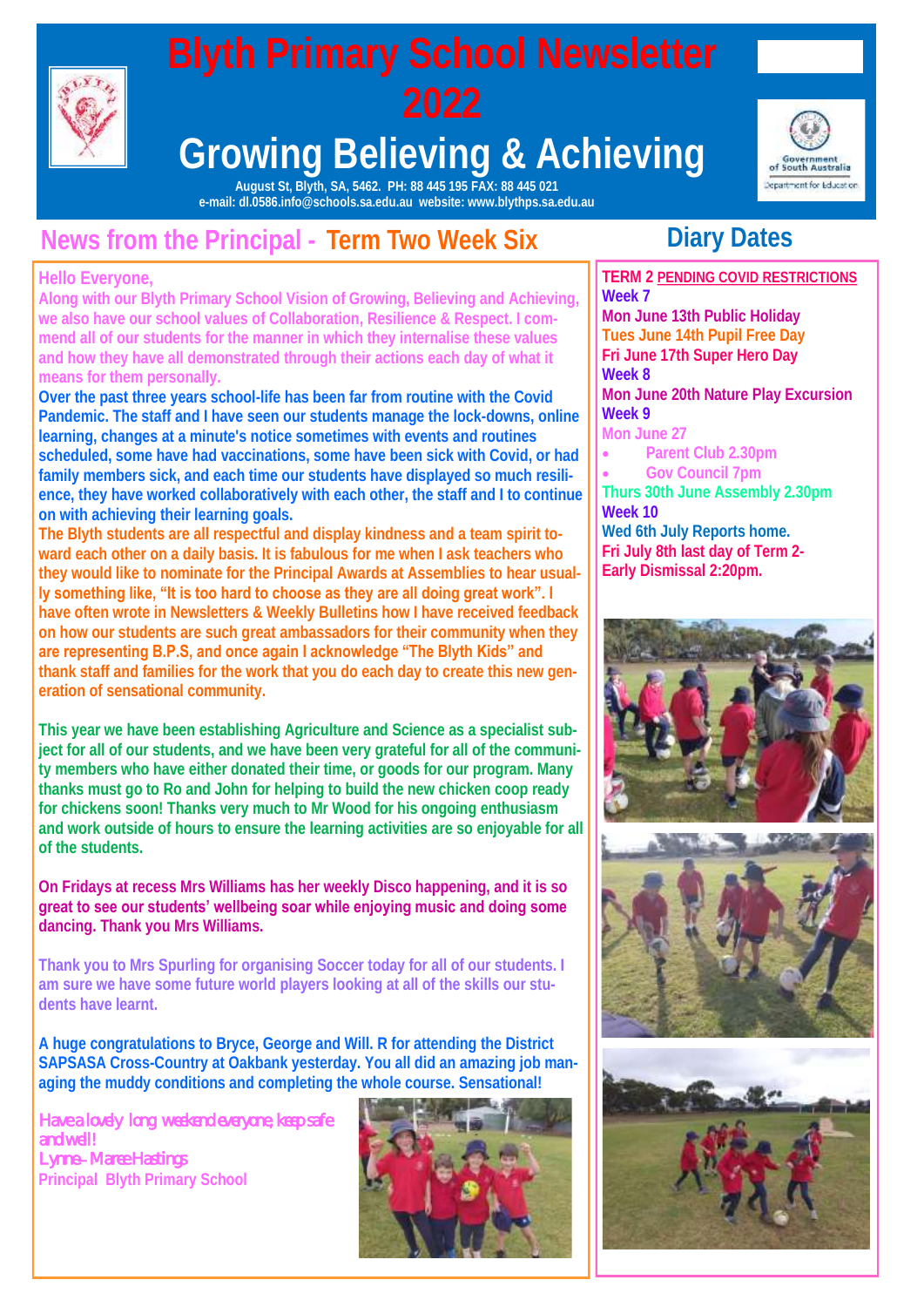#### **R-1-2 class news**



The enormous radish! The children are loving their garden produce. They were amazed at how big a radish can grow. We are still not really sure what to do with radishes! The carrots are a hit, where the children are pulling them out of the ground and after a wash, straight into the mouth. The children report that they are delicious and sweet.

Mrs Wundke joined our class on Tuesdays for 10 weeks, as she began her practical teaching. She was very helpful, taught engaging lessons and was very flexible when things changed. She was responsible for collecting data on the year 1 students and monitored their learning throughout her

practical. The children enjoyed having Mrs Wunke in the classroom on Tuesdays and we would like to thank her for everything she did for us and we wish her luck in her teaching journey.

#### Reception

Everyday we write words and our letters and say the most common sounds the letters make. We use our mini white boards for letter formation practise because they allow us to slide our texta over a smooth surface, making writing less labour intensive. We can all write many 2 and 3 letter words like, cat, sit, dog an, is, we etc. We are now blending words with digraphs like ship, chip, wish, this. The students are writing words and sentences and are even having ago at writing stories using their imaginations.

Year 1

The year one children work extremely hard during all lessons. They are always wanting to know the connection to other things in their worlds. They are identifying the subject, verb and pronouns we can use and using conjunctions like and, so, but, because to write more detailed sentences. They are reading so well, decoding and blending words together with some complex code like igh, tch and split digraphs like a-e in amaze. The year 1 children wrote narratives and some wrote more than 2 pages!

The year two children have used a very positive growth mind set this term. The curriculum in year two starts to want the children to make links to other areas of learning and other concepts like in Mathematics, where we explore the connection between addition and subtraction, money and multiplication. The children wrote very detailed narratives and are beginning to use dialogue and transition words to make their stories more interesting.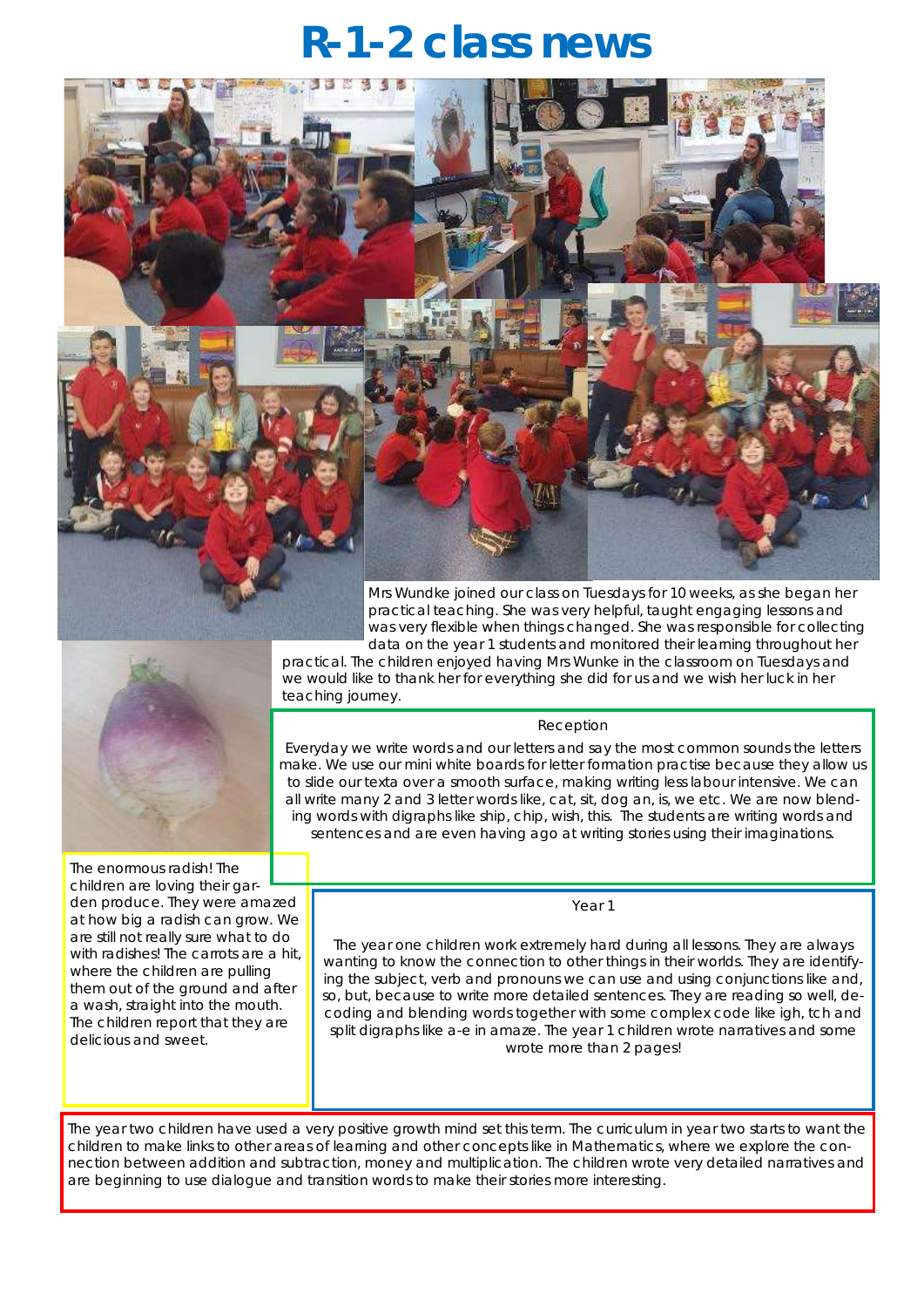#### **Middle Primary News**

#### Brightpath Writing

**This week we have completed another round of Brightpath writing. Brightpath assessments have been designed to assess students writing abilities. This allows teachers to track their student's progression, as well as design tasks that meet what the students need to learn next.** 

**In term one we wrote persuasive texts and the students had to persuade us that it was better to holiday at either the beach or the river. They produced excellent arguments and evidence to support their views and overall improved their persuasive writing skills since 2021.** 

**This term we have been concentrating on writing narratives. To improve the quality of our writing and to engage our readers, we have practiced writing and punctuating dialogue between our characters and have built confidence in using adjectives to add more detail and description.**

**On Monday, we completed our second Brightpath assessment by writing a narrative with the topic "Move! Jump! Mischief". The students concentrated hard for their allotted time and produced work of excellent quality. I am sure there will be improvement from their work last year.** 

 $\overline{a}$ 

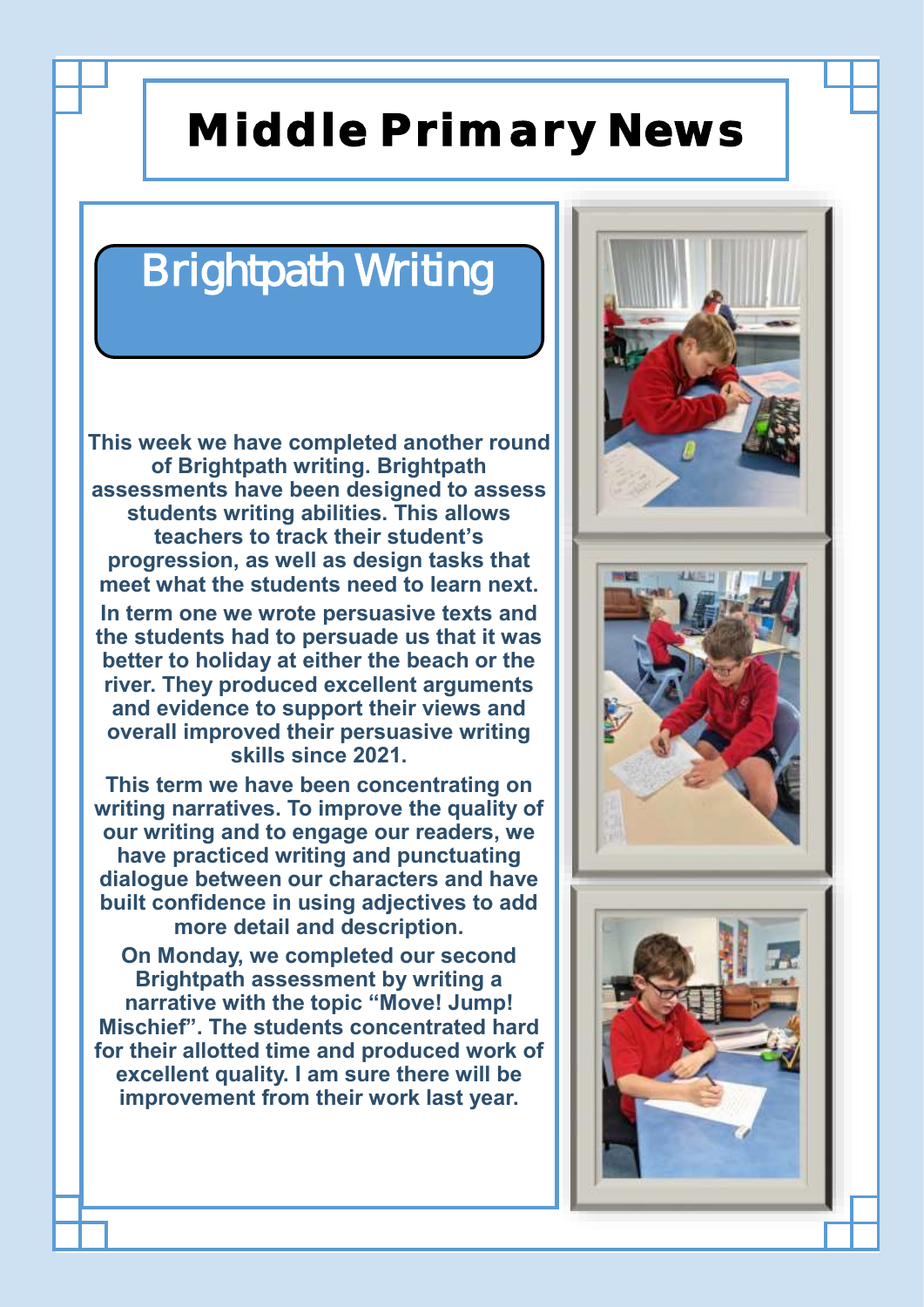

**Studies have shown that taking the stance of a super hero or 'power posing' can make you feel more confident and capable to take on challenging moments in your day. We tried the super hero pose before our Brightpath writing assessment to see if it really works. We think it did!**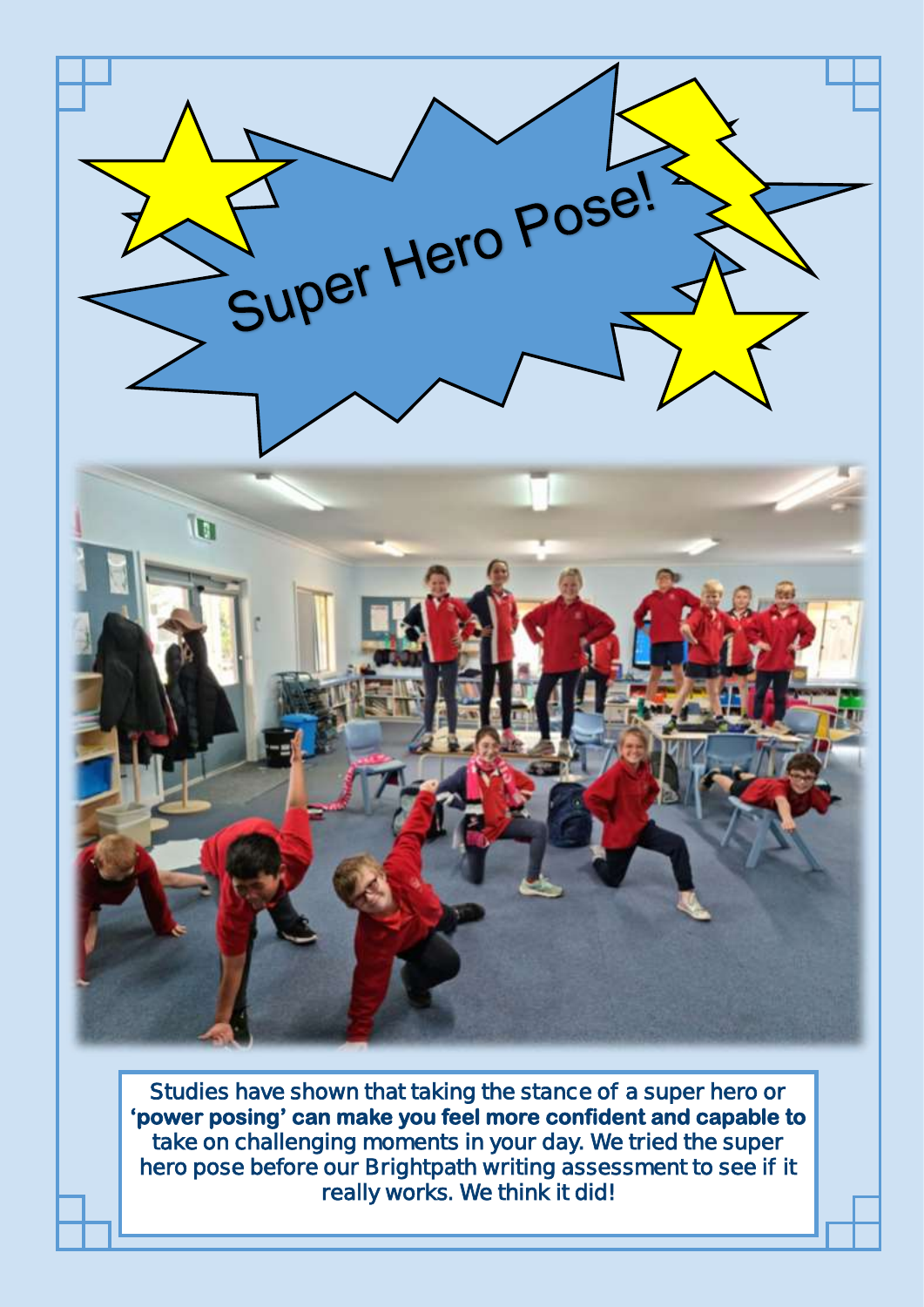

**Isla- I did a painting using dots**



**Bryce– these two people are agreeing to share a fire**

#### **RECONCILIATION ART**



**Kyson- Patyegarang who taught William Dawes Durang language, which is written in a book.**





**Izayah-The hands and the olive tree represent peace and respect.**  **Alexis– I made birds because they have always been in Australia**



**Harry-I used a traditional style of painting because it represents Aboriginal people**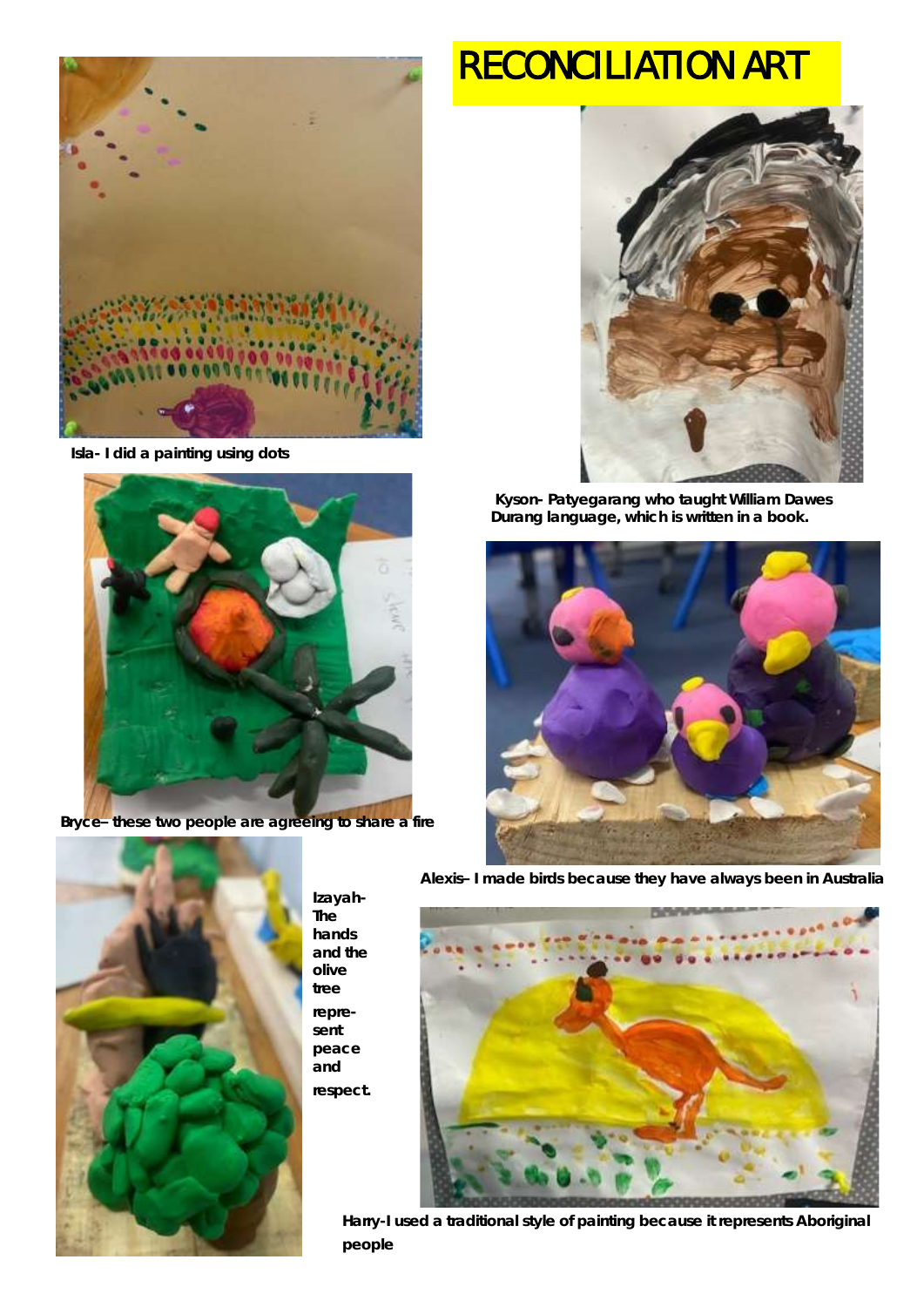

**George-The rainbow snake represents first nations people.**



**Billy– This is a mum who was sad.**



**Josh– this picture represents that they were here for thousands of years, my saying is "they were here first"**





**Bentley– The children being taken away Mikayla– Animals are part of Australia and they belong here.**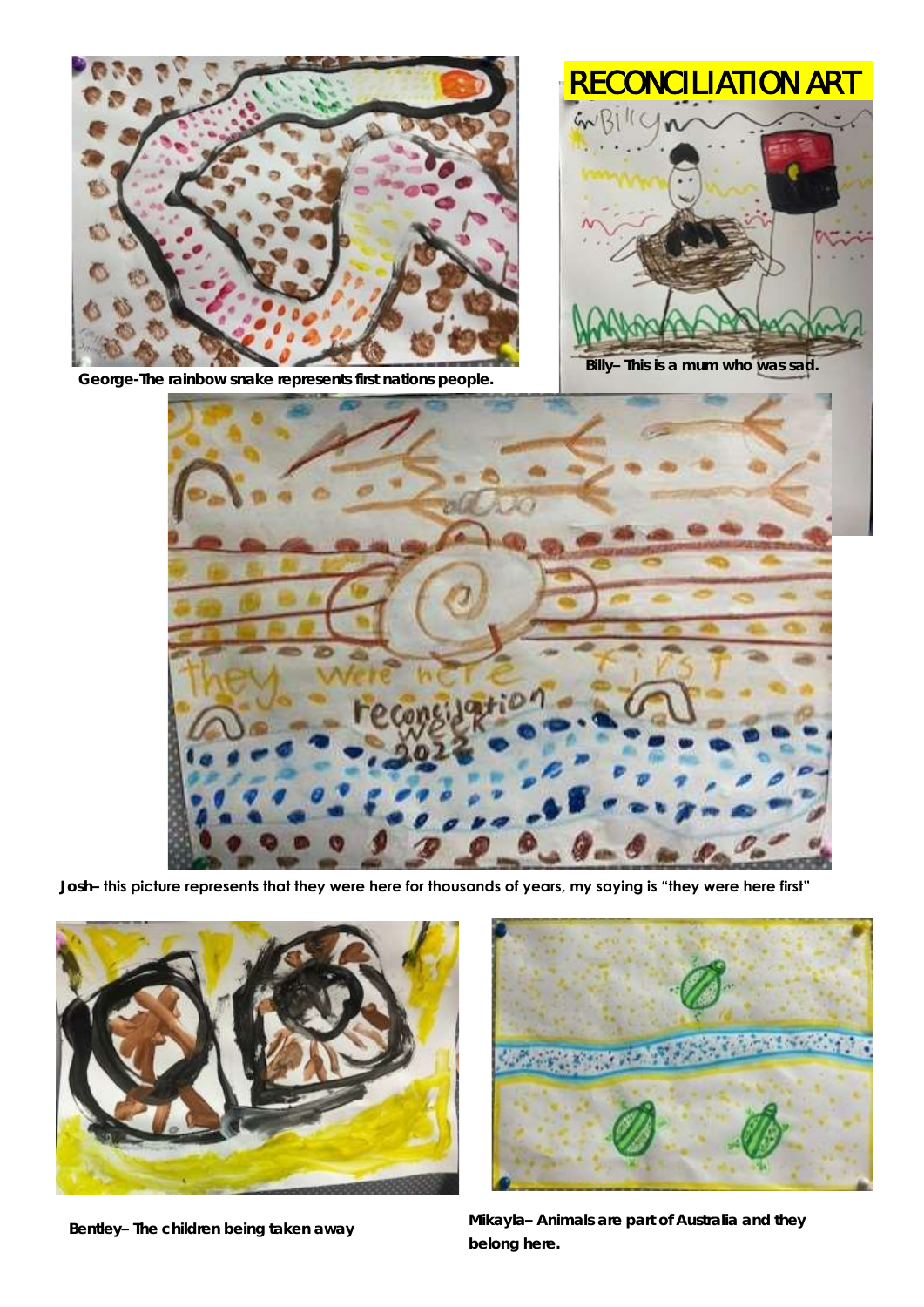#### **AGRICULTURE LESSONS**.

The students have had another busy few weeks in Agriculture. Construction has begun on the chook cage. The upper primary class helped with leveling the area before the cage was brought in. When the walls of the case were brought to the school the students helped by holding the walls up and screwing them together to hold them firmly in place. We are hoping to finish the chook cage in the next week so that we can introduce some chooks to the Agriculture area.



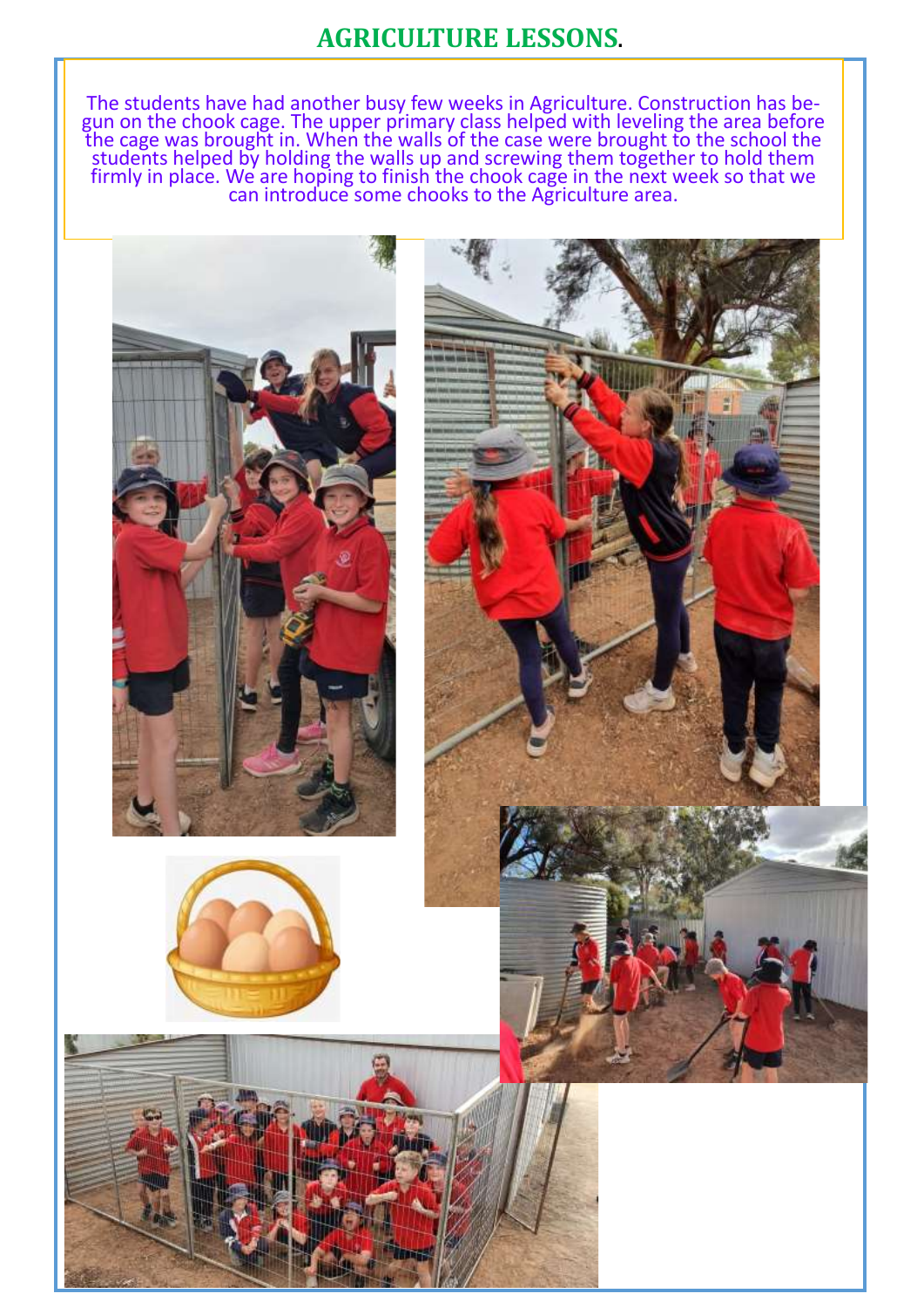#### **AGRICULTURE LESSONS**.



The upper primary class have also been putting the three new Vegepods together. The class worked extremely well in separate groups to construct the frames that they sit on and can wheeled around on. They also put together the actual pods that will hold the soil for their vegetables to grow in.

Huge thanks to the Parent Club for the donation of the Vegepods, the students and myself are extremely excited about what vegetables we will be able to grow in them.



The Junior Primary class has continued to enjoy the produce from their vegetable gardens. The peas are starting to climb up and get some good size about them. The students have picked extremely large radishes but they still question whether they really enjoy the taste of them. They continue to pick the odd carrot, which they believe are big enough, I would prefer them to leave them in the ground a bit longer but apparently, they just taste so good.



The Junior Primary Class made the most of the cloudy whether the other day and so we started looking at the different types of cloud that were in

the sky and which ones might produce the rain and which ones would not.

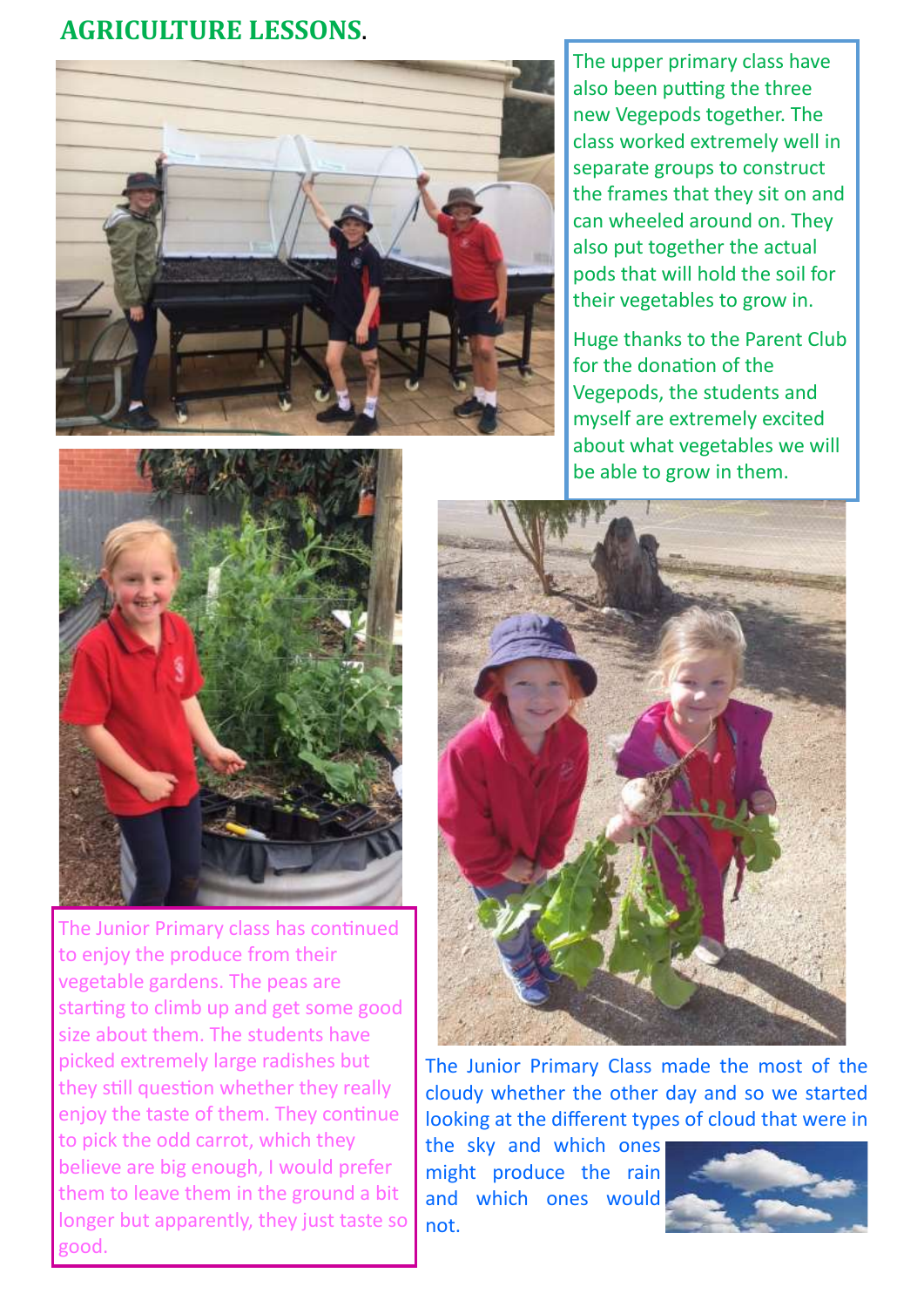#### **Pastoral Care Corner T2, Week 6**

Hello everyone. Last week as a school we celebrated, National Reconciliation Week. It's a time to focus on creating meaningful change as an individual, community and nation. 'Be Brave, Make Change' was the theme for this year. My question to you is, what will you do to create change for a more equitable Australia?

I believe that change comes from knowledge. Let's be open to listening and learning, so we better develop a deeper understanding of our Frist



Nations people. For our lunch time activity we tried our hands at weaving to create these beautiful Torre Strait Islander turtle totems.

Student voice is important! Lets hear what they have to say about, "Hot Milo Mondays'. What do you like about Hot Milo Mondays? **Eliza**– I like the honey bubble slice and the milo that warms your insides.

**Isaac**-I like the hotness of the chocolate and the marshmallows.

**Mrs Williams**-I like that everyone is excited and happy for it. A little bit of cheer on a Monday to break that Mondayitis. **Lucy**– I don't like milo **Izayah**– I like everything. I make the bubble slice. **Estelle**– Marshmallows. **Bryce**– The honey bubble thingy. **Peter**– I love hot milo Monday's **Kaleah**- Everything! **Hugo**– It's Hot! **Max**– They taste good. **Eddie**– Cake **Tilly**—I just love the warmth that you get from the milo. **Josh**– Everything

**Guinny**– I love everything and being around to helping others.

**Bentley** -I like the marshmallows inside the milo. **Harper**– Marshmallows **Kyson**– Honey bubble slice. **Patrick**– Um...because it's milo. **George**– Milo

**Alexis**– The marshmallows, the pink ones. **Annie**– To keep you warm **Jeremy** –Honey bubble and the marshmallows.

**Mason**– The rice bubble slices

**Isla–** Umm...every second Monday is normally really cold and it's really fun. And last but not least, **Violet**– I like everything it's sooo good.

I think its fair to say, Hot Milo Mondays' gets a BIG thumbs up.

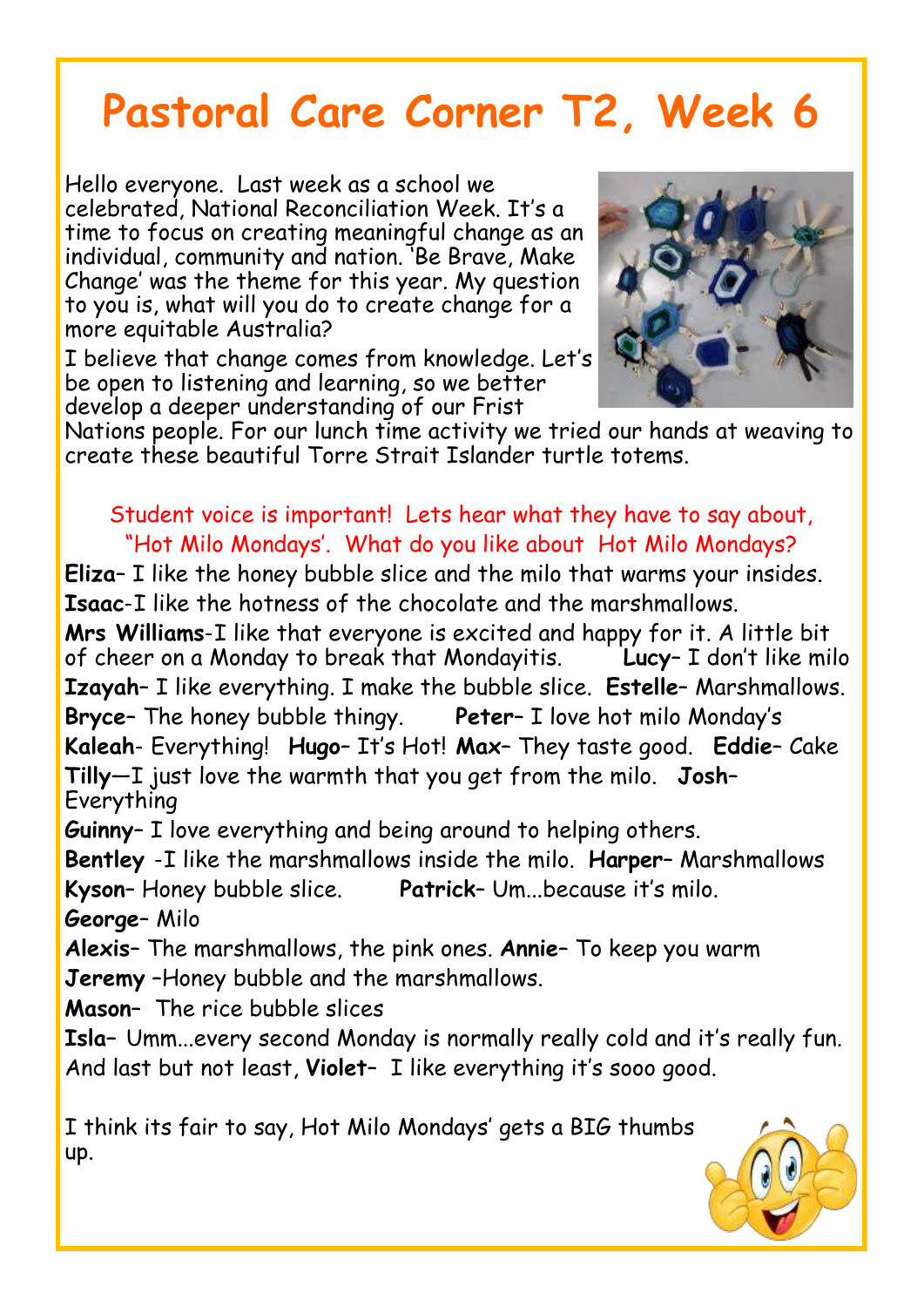#### OSHC news

Blyth OSHC provides creative leisure and fun after school activities. The children have been enjoying many craft and play activities including growing rainbows, beading, board games, painting wooden items, free drawing, decorating biscuits and role play games. Outdoor play, sandpit play and sport is enjoyed daily weather permitting. Thankyou to all those families who continue to support our OSHC service.

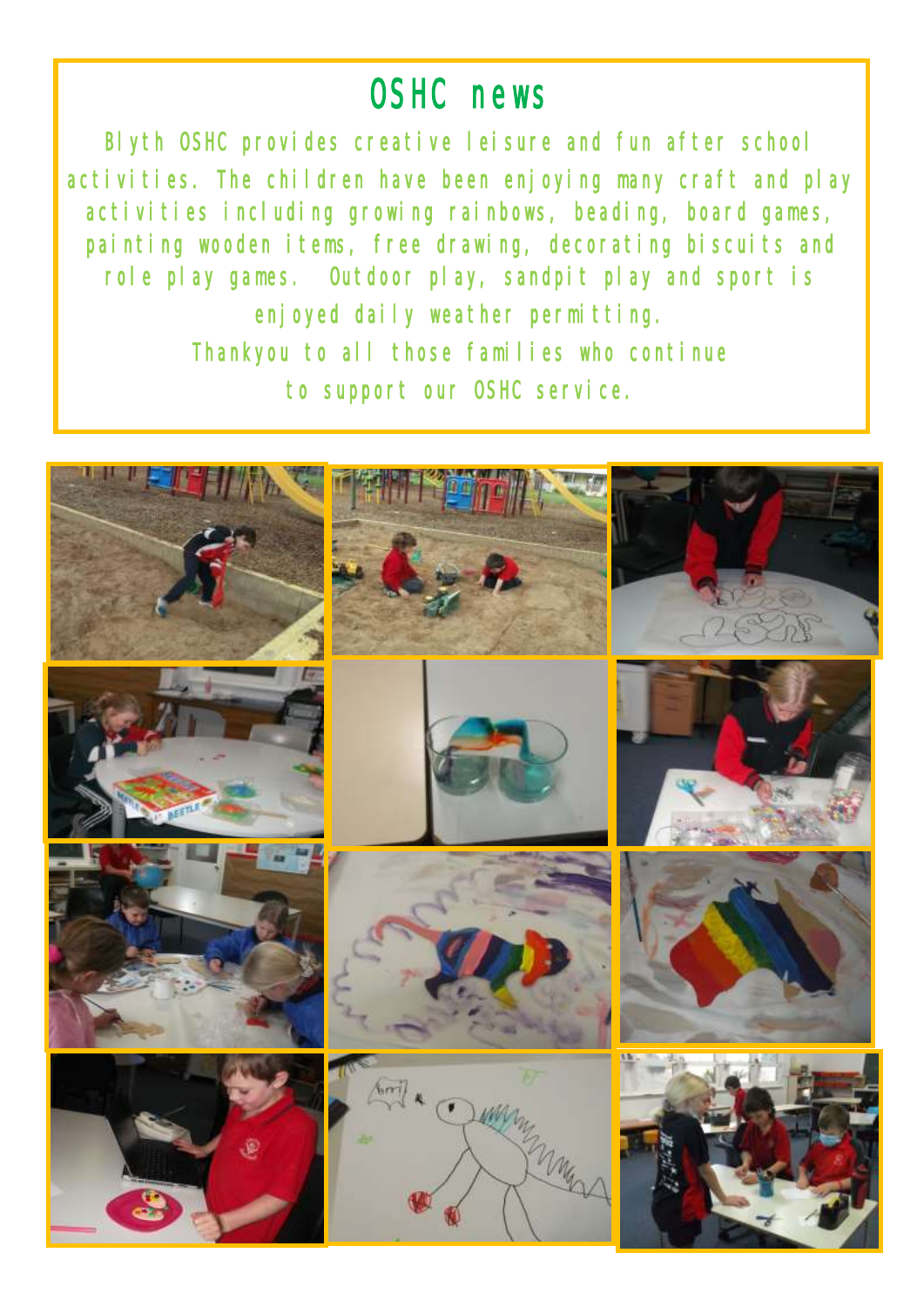

# Blyth OSHC Term 2 Program 2022 Blyth OSHC Term 2 Program 2022

| Snack - Fruit muffins<br>Egg carton craft<br>Marshmallow<br>towers<br>Friday            | Ceramic painting<br>Snack-Muffins<br>Outdoor play<br>Masks<br>Friday                    | Snack-Fruit platter<br>Modelling clay<br>Outdoor play<br>Movie night<br>Fridav                | Snack-Crackers and<br>Rock painting<br>Kinetic sand<br>cheese<br>Friday<br>Gloop                    |
|-----------------------------------------------------------------------------------------|-----------------------------------------------------------------------------------------|-----------------------------------------------------------------------------------------------|-----------------------------------------------------------------------------------------------------|
| Snack-yoghurt<br>and fruit<br>Rock painting<br>Birds nests<br>Thursday                  | Snack-Fruit &veg<br>Portrait painting<br>Gelli baff<br>Thursday<br>platter              | Snack-Crackers<br>Kinetic sand<br>and cheese<br>Thursday<br>Sand art                          | Scenic paintings<br>Paper airplanes<br>Snack-Raisin<br>Loom bands<br>Thursday<br>toast              |
| Deco foam craft<br>Rock painting<br>Outdoor play<br>Snack-Fruit<br>Wednesday<br>platter | Snack-Crackers<br>Pop stick craft<br>Free drawing<br>Wednesday<br>and cheese<br>Beading | Snack-Fruit plat-<br>Modelling clay<br>Outdoor play<br>Wednesday<br>Beading                   | Deco foam craft<br>Snack-Crackers<br>Outdoor play<br>Plate rubbing<br>Wednesday<br>and cheese       |
| Snack-Crackers<br>Hamma beads<br>Loom bands<br>Nature play<br>and cheese<br>Tuesday     | Snack-yoghurt<br>Outdoor play<br>Deco toam<br>lape art<br>Tuesday<br>&fruit<br>craft    | Snack-Yoghurt<br>Wooden craft<br>Marshmallow<br>and Fruit<br>Tuesday<br>towers                | Board games<br>Snack- Yoghurt<br><b>Balloon tennis</b><br><b>Loom</b> bands<br>and fruit<br>Tuesday |
| Splat painting<br>Snack- Custard<br>Outdoor play<br>Week 7<br>Monday<br>cups            | Snack-Custard<br>Scratch art<br>Free play<br>Sand art<br>Week 8<br>Monday<br>cups       | Snack-Custard<br>Rock painting<br>Smiley faces<br>Pom poms<br>Week 9<br>Monday<br><b>Sdnp</b> | Snack-Custard<br>Free play<br>Hamma beads<br>Scratch art<br>Week 10<br>Monday<br>cups               |



Program is only a guide and is subject to change due to numbers, weather, & spontaneous choices etc Program is only a guide and is subject to change due to numbers, weather, & spontaneous choices etc